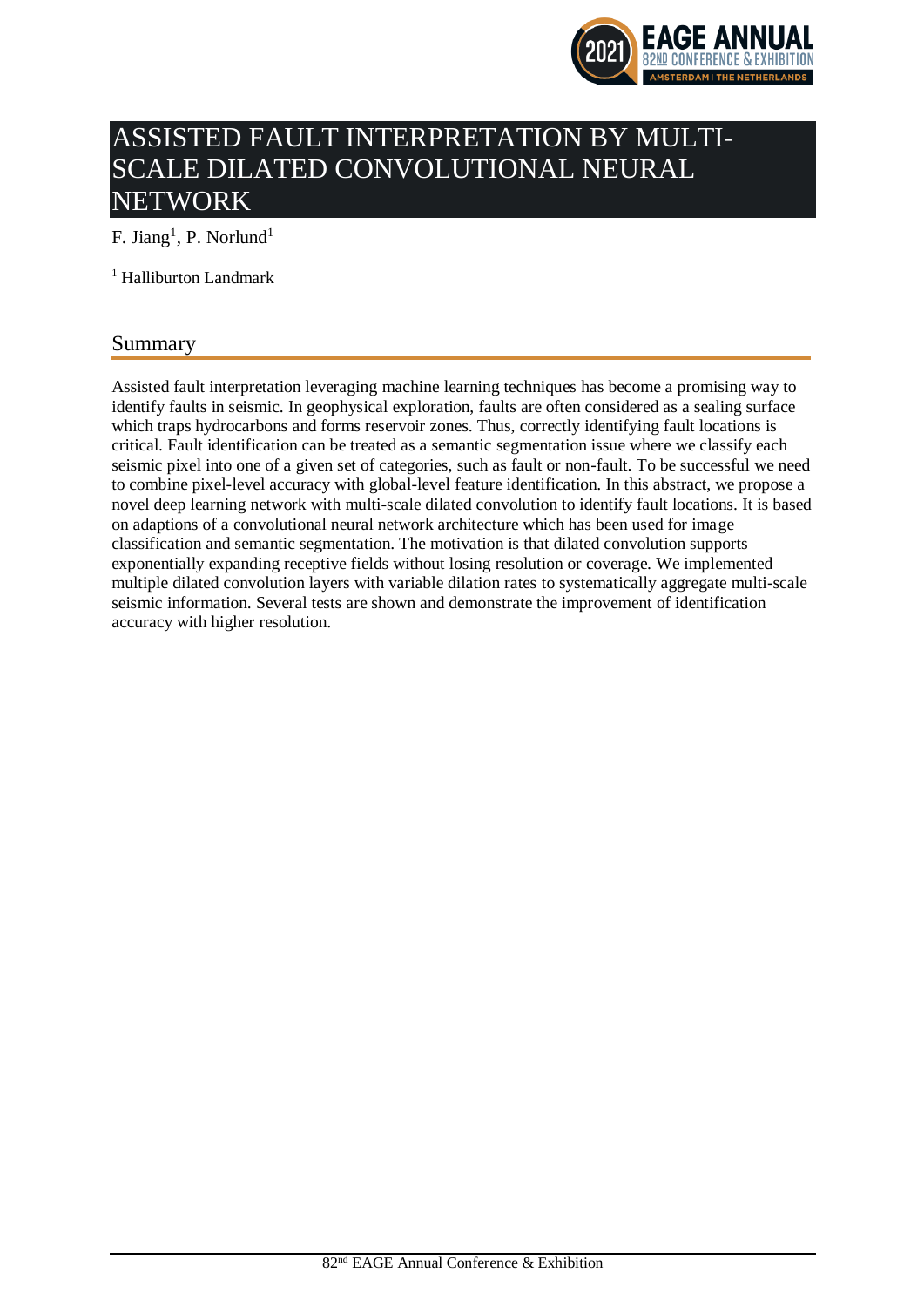

### **Assisted Fault Interpretation by Multi-scale Dilated Convolutional Neural Network**

### **Introduction**

In geophysical exploration, faults are often considered as a sealing surface to trap hydrocarbons and form reservoir zones. Thus, correctly identifying fault locations is critical. Assisted fault interpretation leveraging machine learning techniques has become a promising way to predict fault locations. Fault prediction can be treated as a semantic segmentation issue where we classify each pixel into one of a given set of categories, such as fault or non-fault. To be successful we need to combine pixel-level accuracy with global-level feature identification. Among different semantic segmentation algorithms, a convolutional neural network (CNN) has been demonstrated as a successful architecture to extract fault patterns from seismic data. However, different levels of signal-to-noise ratio in seismic data and other artifacts can degrade prediction accuracy, which can result in low resolution which prevents identifying the faults.

A deep learning-based fault identification process can quickly provide an estimate of fault location in seismic data. Wu et al. (2018) performed an efficient image-to-image fault segmentation by using a supervised, fully convolutional neural network. They created multiple synthetic seismic images and corresponding binary fault labelled images to train a fault segmentation network. Jiang and Norlund (2020) proposed a workflow to rank different seismic attributes for predicting faults, then selected the most important attributes to assist a multi-channel CNN and improve the continuity of imaged fault segments. To improve the resolution, Fisher et al. (2015) proposed an approach to improve the segmentation resolution by repeating up-convolutions to recover lost resolution while carrying over the global perspective from down-sampled layers. Simonyan and Zisserman (2015) integrated multi-scale contextual information via successive pooling and subsampling layers that reduced resolution until a global prediction was obtained.

In this abstract, we proposed an innovative deep learning network with multi-scale dilated convolution for fault prediction. It is based on adaptions of CNN architecture which have been used for image classification and semantic segmentation. The motivation is that dilated convolution supports exponentially expanding receptive fields without losing resolution or coverage. We implemented multiple dilated convolution layers to systematically aggregate multi-scale seismic information. We have demonstrated our approach in synthetic data and field data to exhibit the improvement of prediction results with higher resolution.

# **Methods**

Many geophysical interpretation problems are instances of dense prediction, which describes a discrete or continuous label for each pixel in the image and requires classifying each pixel into one of a given set of categories (e.g. classification as fault, salt, or horizon). In computer vision, researchers have been trying to implement different neural networks to obtain images by multi-scale dense prediction (e.g., Liu and He, 2015; Yu and Koltum, 2016) for various applications, such as to train a model in an autonomous car. Compared with standard convolution, dilated convolution has shown the ability to detect finer details by bringing a broader view of the input to capture more neighbouring information. In 1D, dilated convolution is defined as:

$$
output[i] = \sum_{l=1}^{L} input[i + r * l] * h[l]
$$

Where *input* and *output* are extracted seismic features in a CNN.  $h[l]$  represents the convolution filter of length L, and r denotes the dilation rate we use to sample  $input[i]$ . A standard convolution will have a dilation rate equal to 1. We then combine standard convolution and dilated convolution in a 3D CNN, followed by a multi-scale aggregated module, to calculate a full range of seismic receptive fields. Our multi-scale module (Table 1) is based on a rectangular prism of a set of dilated convolutional layers, which support the exponential expansion of the receptive field without losing resolution or coverage. This module takes the feature maps produced from the previous layer as input and outputs the same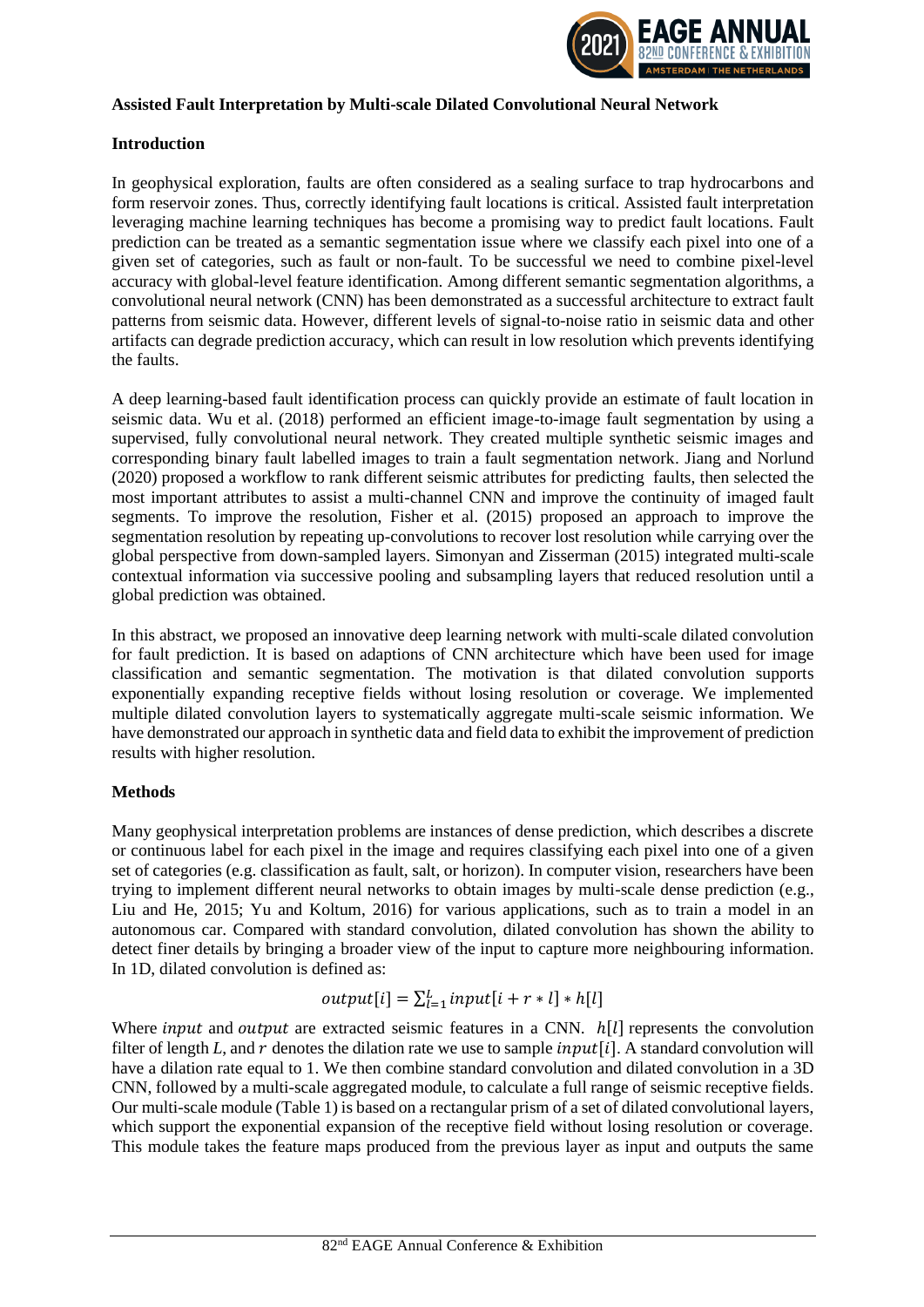

form of the feature maps. Since the input and output have the same form, it is convenient to plug the multi-scale module into other existing fault prediction networks.

| Layer                   |     |     |     |     |     | O   |                          |
|-------------------------|-----|-----|-----|-----|-----|-----|--------------------------|
| Convolutional<br>kernel | 3x3 | 3x3 | 3x3 | 3x3 | 3x3 | 3x3 | Add<br>Layer 1<br>to $6$ |
| Dilation<br>factor      |     |     |     | о   | 16  | 32  |                          |

**Table 1**: A multi-scale dilated convolution module

Figure 1 illustrates the multi-scale aggregated receptive fields with dilation rates 1, 2, and 4. In this form, we applied the same convolutional kernel (3x3x3) to each layer, therefore each layer will have the same channel and could be used to directly obtain a result of dense classification. We then consider the output as the input of the next layer, until the  $6<sup>th</sup>$  layer is completed. The  $7<sup>th</sup>$  layer will stack the feature maps from Layer 1 to Layer 6. Since we pass the feature channels through multiple layers which expose different scaled seismic information, it can be used to increase the resolution of the feature maps.



*Figure 1: Illustration of dilated convolution through seismic data. Subsequent convolutional layers have dilation rates of L= 1 (a), 2 (b), and 4 (c), respectively. (a) The result is produced by 1-dilated convolution, each element has a receptive field of 3x3x3. This is the same with standard convolution; (b) The result is produced from (a) by 2-dilated convolution; (c) The result is produced from (b) by a 4-dilated convolution.*

Figure 2 shows our CNN with a multi-scale dilated convolution module. The input seismic data will be fed into the standard convolutional layers with different filters to extract the different levels of feature maps. It will then go through a multi-scale dilated module, and then perform up-sampling to recover the position of each extracted feature.



*Figure 2: Our CNN architecture with a multi-scale dilated convolution module.*

# **Examples**

A data generator was implemented to create synthetic fault planes to be used as training data to feed into the standard CNN and the multi-scale dilated CNN. Besides the multi-scale dilated module, the remaining network layers were kept the same between the two models to avoid any discrepancy during training. We implemented the training workflow in TensorFlow libraries and leveraged a multi-GPU architecture to expedite the training process. Figure 3 shows the training loss and accuracy. At each epoch, the multi-scale dilated CNN obtained a lower loss rate and higher accuracy than the standard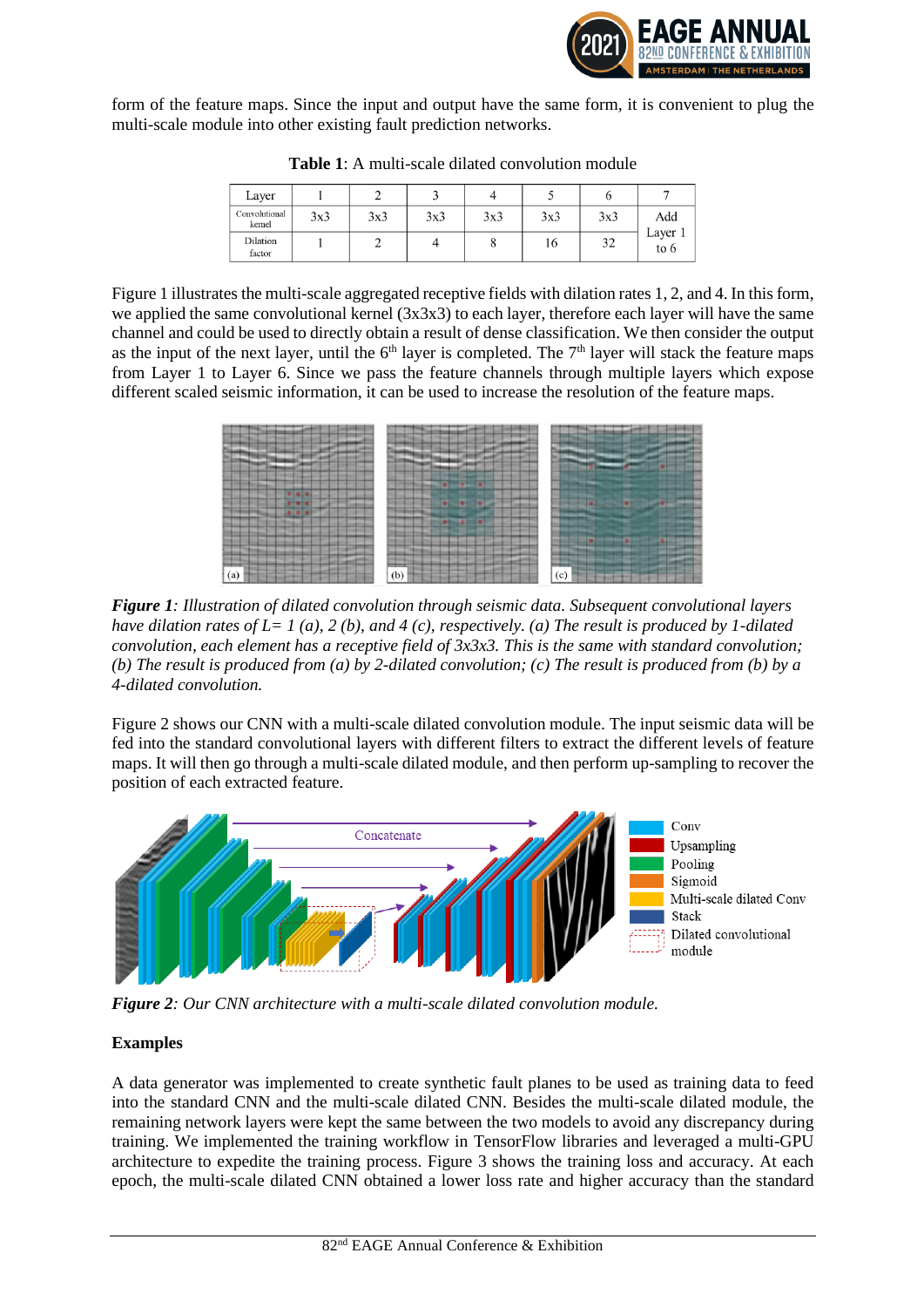

CNN. The best accuracy during training from the standard CNN was 0.9686 whilst from the multi-scale dilated CNN it was 0.9758. Figure 4 shows a validation test from synthetic data. In this test, the accuracy of standard CNN is 0.915 whilst the accuracy of multi-scale dilated CNN is 0.934. The prediction result from multi-scale dilated CNN shows better prediction on two near faults and brings a clearer image at the fault intersections.



*Figure 3: Model loss and accuracy comparison between standard CNN and multi-scale dilated CNN. At epoch 100, the model loss for standard CNN is 0.0083 whilst for multi-scale dilated CNN it is 0.0064. Model accuracy for standard CNN is 0.9686 whilst for the multi-scale dilated CNN it is 0.9758.* 



*Figure 4: A synthetic data test. (a) Seismic data; (b) Fault prediction by standard CNN; (c) Fault prediction by multi-scale dilated CNN; (d) The ground truth. Both CNNs performed well to predict faults where a simple structure exists, but the multi-scale dilated CNN predicted finer details which separated two closely spaced faults, and also showed a higher resolution at fault intersections.* 

Figures 5 and 6 show section and time slice comparisons for fault prediction from the Kerry3D dataset provided by New Zealand Petroleum and Minerals. Figure 5a used a standard CNN trained model to predict the fault probability map, and Figure 5b used a multi-scale dilated CNN trained model to predict the fault probability map. It was observed that the fault segment predicted by multi-scale dilated CNN demonstrates improvement in the continuity of the fault segments and also reveals some missing fault segments. Figure 6 shows a time slice comparison on the same dataset at  $t = 0.5$  sec. The multi-scale dilated CNN model (Figure 6b) predicts fault segments with higher resolution whilst mitigating acquisition footprints observed in Figure 6a.

# **Conclusions**

For this abstract, a novel multi-scale dilated CNN architecture was implemented to help improve the prediction accuracy of fault probability maps. In this multi-scale module, the input feature maps and output feature maps have the same form, therefore it is convenient to plug this multi-scale dilated module into other existing fault prediction networks. We have demonstrated that multi-scale dilated CNN is capable of improving the continuity of fault segments with higher resolution as well as mitigating acquisition artifacts. The improved fault images make it easier to extract discrete fauslt planes as part of the complete seismic interpretation workflow.